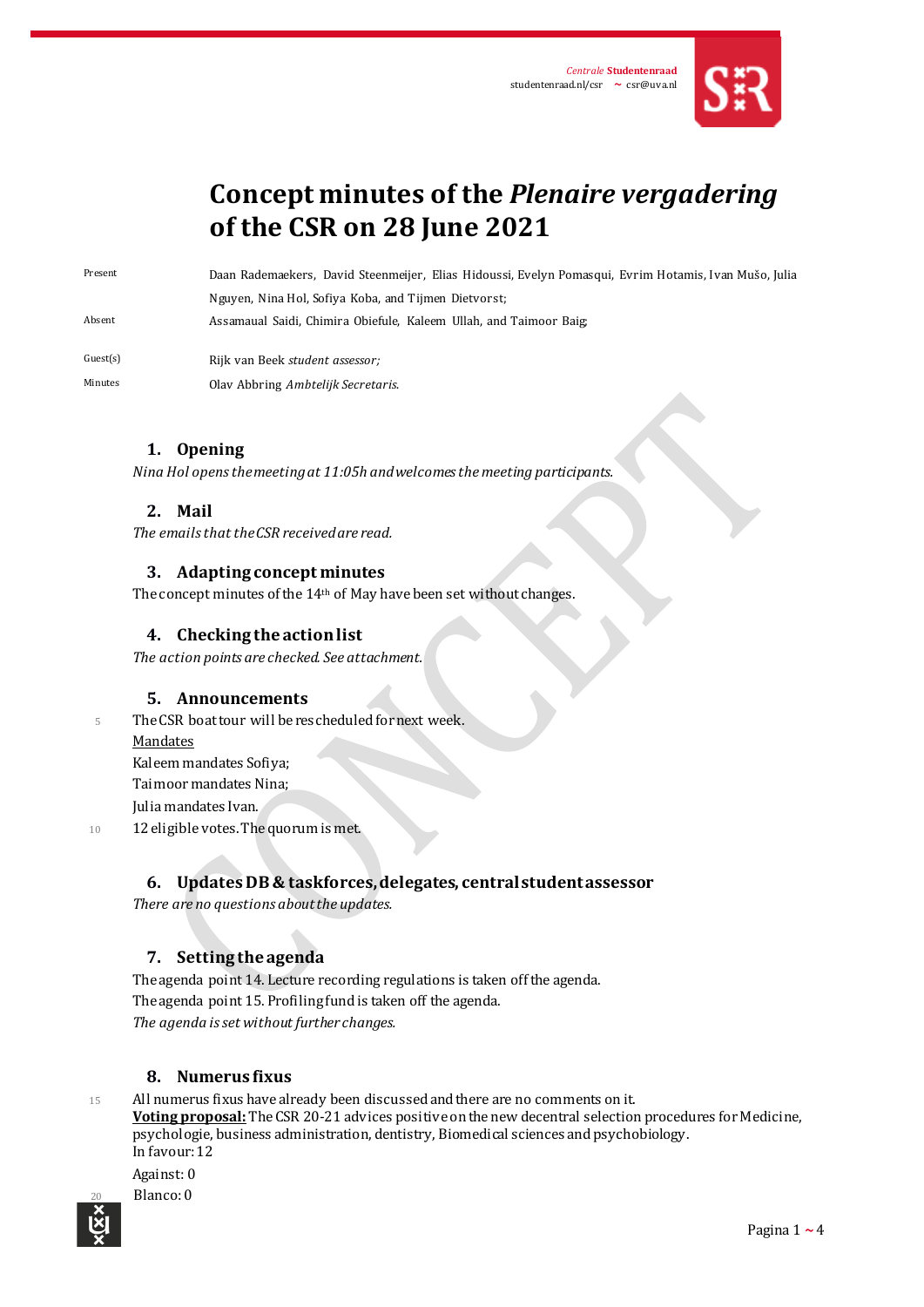

Abstain: 0

*The CSR 20/21 advices positive on the new decentral selection procedures for Medicine, psychologie, business administration, dentistry, Biomedical sciences and psychobiology. (decision)*

## **9. Social safety documents**

These documents will be discussed with the CvB tomorrow, during the OV. The CSR wants to see if some <sup>25</sup> points in the social safety documents can be amended in favour of the CSR's opinion. The current voting proposal is to have an email vote from Thursday until Friday.

**Voting proposal:** The CSR 20-21 decides in favour of having an email vote on the social safety documents. In favour: 12

Against: 0

<sup>30</sup> Blanco: 0

Abstain: 0

*The CSR 20-21 decides in favour of having an email vote on the social safety documents.(decision)*

## **10. Profiling fund**

The profiling fund will be discussed during the OV tomorrow, with the CvB. There are still some issues with <sup>35</sup> the profiling fund, mostly about the tuition free board year and dual studying. The current voting proposal is to have an email vote from Wednesday until Thursday.

**Voting proposal:** The CSR 20-21 decides in favour of having an email vote on the profiling fund. In favour: 12

Against: 0

<sup>40</sup> Blanco: 0

Abstain: 0

*The CSR 20-21 decides in favour of having an email vote on the profiling fund.(decision)*

# **11. CDO function profile**

Tijmen informs that the voting on the CDO function profile is proposed to take place via email. **Voting proposal:** The CSR 20-21 decides in favour of having an email vote on the CDO function profile. <sup>45</sup> In favour: 12

Against: 0

Blanco: 0

Abstain: 0

*The CSR 20-21 decides in favour of having an email vote on the CDO function profile.(decision)*

50

*Julia joins the meeting*

#### **12. Student charter**

The CSR will inform with the CvB if students will be able to make use of their active and passive voting rights. There is an amendment to not decide in favour with the student charter, and ask for it to be possible to have students that are registering at the UvA to be able to make use of passive voting rights.

<sup>55</sup> **Voting proposal:** The CSR 20-21 decides in favour to not consent to the student charter, and asks for the possibility to have a newly registered student make use of their passive voting rights. In favour: 12

Against: 0

Blanco: 0

<sup>60</sup> Abstain: 0

*The CSR 20-21 decides in favour to not consent to the student charter, and asks for the possibility to have a newly registered student make use of their passive voting rights.(decision)*

Pagina 2 **~** 4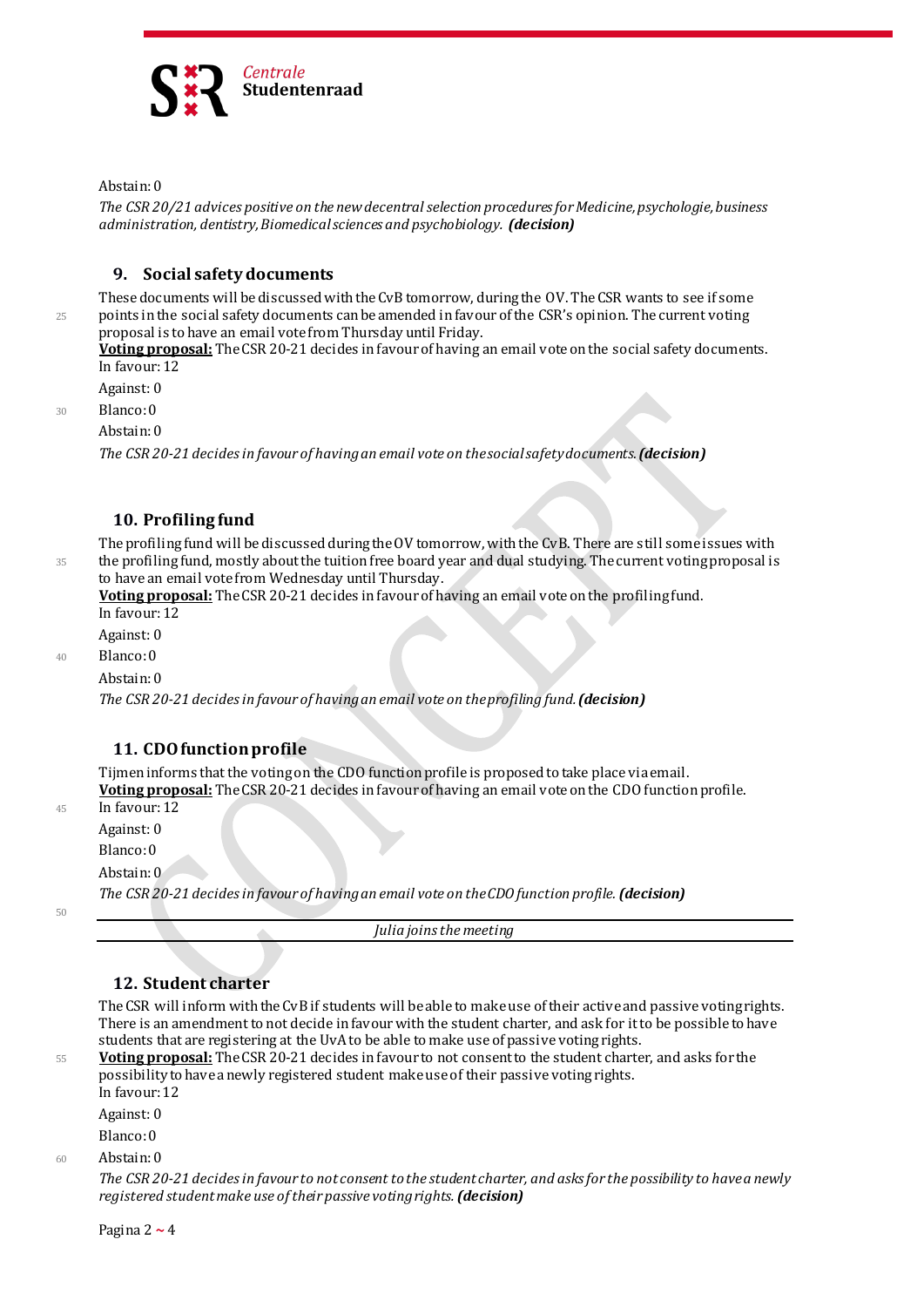

# **13. Model-OER**

There are some changes in the model-OER, these include, gender neutral language, exams, moments of <sup>65</sup> inspection, personal circumstances, language requirements and mandatory attendance.

**Voting proposal:** The CSR 20-21 decides in favour of the new Model-OER. In favour: 12

Against: 0 Blanco: 0

<sup>70</sup> Abstain: 0 *The CSR 20-21 decides in favour of the new Model-OER.(decision)*

## **14. W.V.T.T.K. / Any other business**

The OV-prep will be at 13:00 today.

# **15. Input requests for the FSRs / to the media**

<sup>75</sup> *There are no input requests for the FSRs or to the media.*

## **16. Evaluating the PV**

*The CSR members evaluate the PV.*

# **17. Questions + closing the meeting**

*12:57Nina closesthe meeting.*

|    | <b>Decisions</b>   |                                                                                                                                                                                    |
|----|--------------------|------------------------------------------------------------------------------------------------------------------------------------------------------------------------------------|
| 80 | 210628-01          | The CSR 20-21 advices positive on the new decentral selection procedures for Medicine,<br>psychologie, business administration, dentistry, Biomedical sciences and psychobiology.  |
|    | 210628-02          | The CSR 20-21 decides in favour of having an email vote on the social safety documents.                                                                                            |
|    | 210628-03          | The CSR 20-21 decides in favour of having an email vote on the profiling fund.                                                                                                     |
|    | 210628-04          | The CSR 20-21 decides in favour of having an email vote on the CDO function profile.                                                                                               |
| 85 | 210628-05          | The CSR 20-21 decides in favour to not consent to the student charter, and asks for the<br>possibility to have a newly registered student make use of their passive voting rights. |
|    | 210628-06          | The CSR 20-21 decides in favour of the new Model-OER.                                                                                                                              |
|    | <b>Action list</b> |                                                                                                                                                                                    |
|    | 210621-01          | Sofiya will contact INTT to announce that the CSR will turn down the proposal of INTT.                                                                                             |
| 90 | 210607-04          | Evelyn and Olav will schedule a physical meeting, to discuss the amendments for the fair play<br>agreement and the election regulations, in two weeks.                             |
|    | Pro memoria        |                                                                                                                                                                                    |
|    | 140908-04          | The DB keeps an eye on late meeting pieces, is strict about <i>nazendingen</i> and being present in                                                                                |

time. <sup>95</sup> **141208-04** The committee chairs notify the PR-committee after their meetings which files that the CSR is working on should be raised in the media.